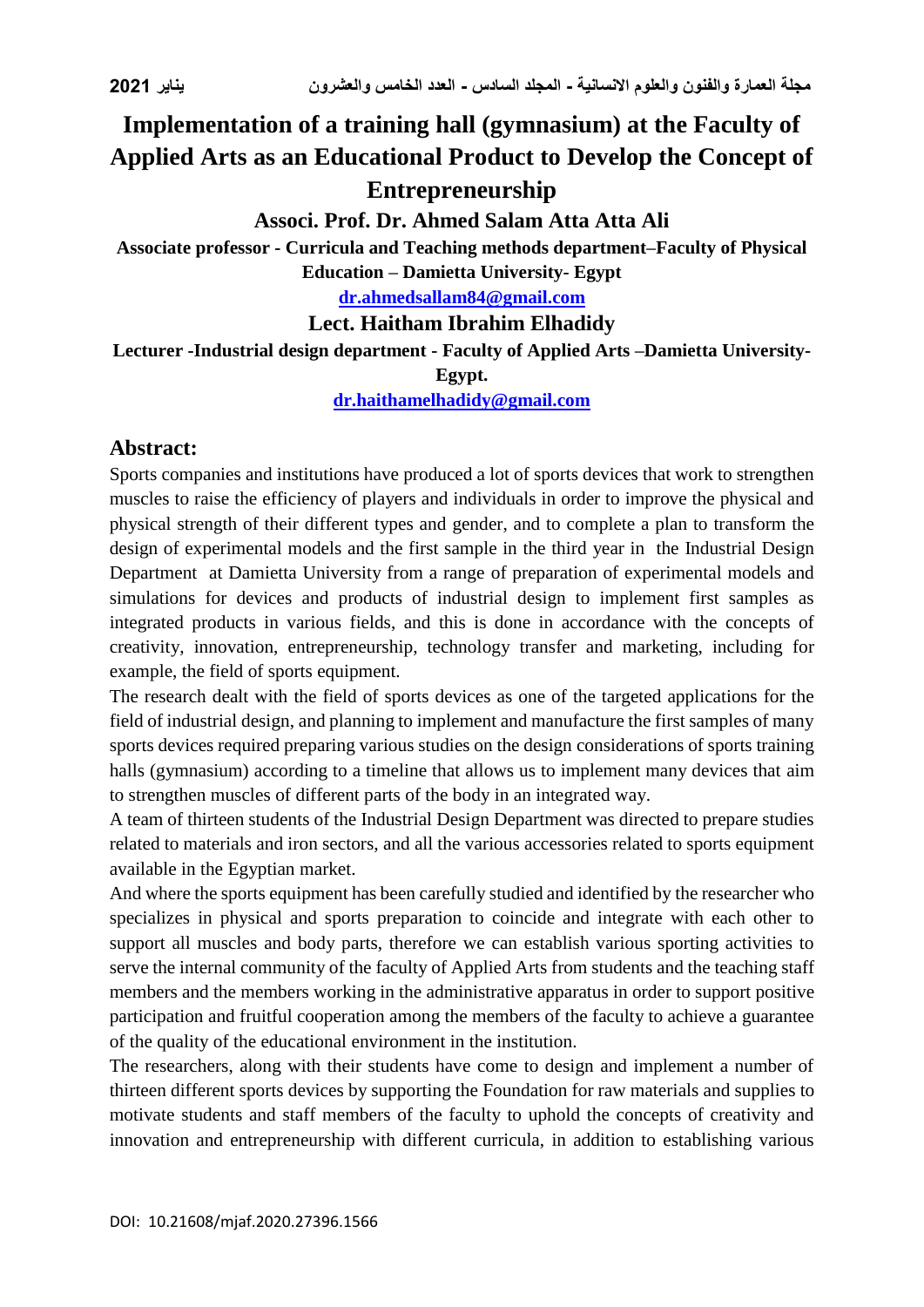sports activities in the gym (gymnasium) designed to serve the internal community of the Faculty of Applied Arts.

## **Key words:**

Entrepreneurship, pioneer student, pioneer course, experimental models, local materials, sports equipment, gyms.

## **Research problem.**

There are many companies that produced for us various types of sports devices that work to develop the physical structure of individuals, but there is an exaggerated rise in the purchasing value of these devices, as the quality of sports devices manufactured for sports centers differs in quality, material and durability, but the types and purposes of them are similar. This issue prompted the intervention of the industrial designer to find alternatives and design solutions to manufacture some of these devices with local materials available at a cost of nearly half, so the research problem can be formulated in the following question:

 Can we manufacture many sports devices with local materials and at a low cost so that they fit as a gymnasium inside the Faculty of Applied Arts so that the integration of those devices is taken into consideration in accordance with the concepts of entrepreneurship?

## **Research objective.**

The importance of research can be formulated as follows:

 The research supports the idea of developing handcraft products and integrating them into the development process to open new horizons for potential entrepreneurs in the Egyptian market, which works to advance development and strengthen the national economy and support local and small industries.

Developing a course for designing experimental models and the first sample to comply with the scientific and development of society and the surrounding environment in order to maximize the benefit from the handicraft heritage.

 Providing a gymnasium for students of the Faculty of Applied Arts to contribute to the development of the system of student activities through student projects to reduce the burden on the university and the state.

 Spreading the culture of entrepreneurship among our student and establishing the importance of supporting handicrafts that face extinction because of moving away from the correct scientific method, in order to improve the level of income of Egyptian families and advance the economy and develop their social responsibility.

 Increasing society's awareness of the role of the industrial designer through various products, which in turn works to revitalize local industries and break the stagnation of Egyptian society.

### **Research objective.**

### **The research aims to:**

 Teaching our students planning in accordance with the concepts of entrepreneurship to manufacture many sports devices that fit as a gymnasium for the internal community environment of the Faculty of Applied Arts so that these devices take integration into consideration.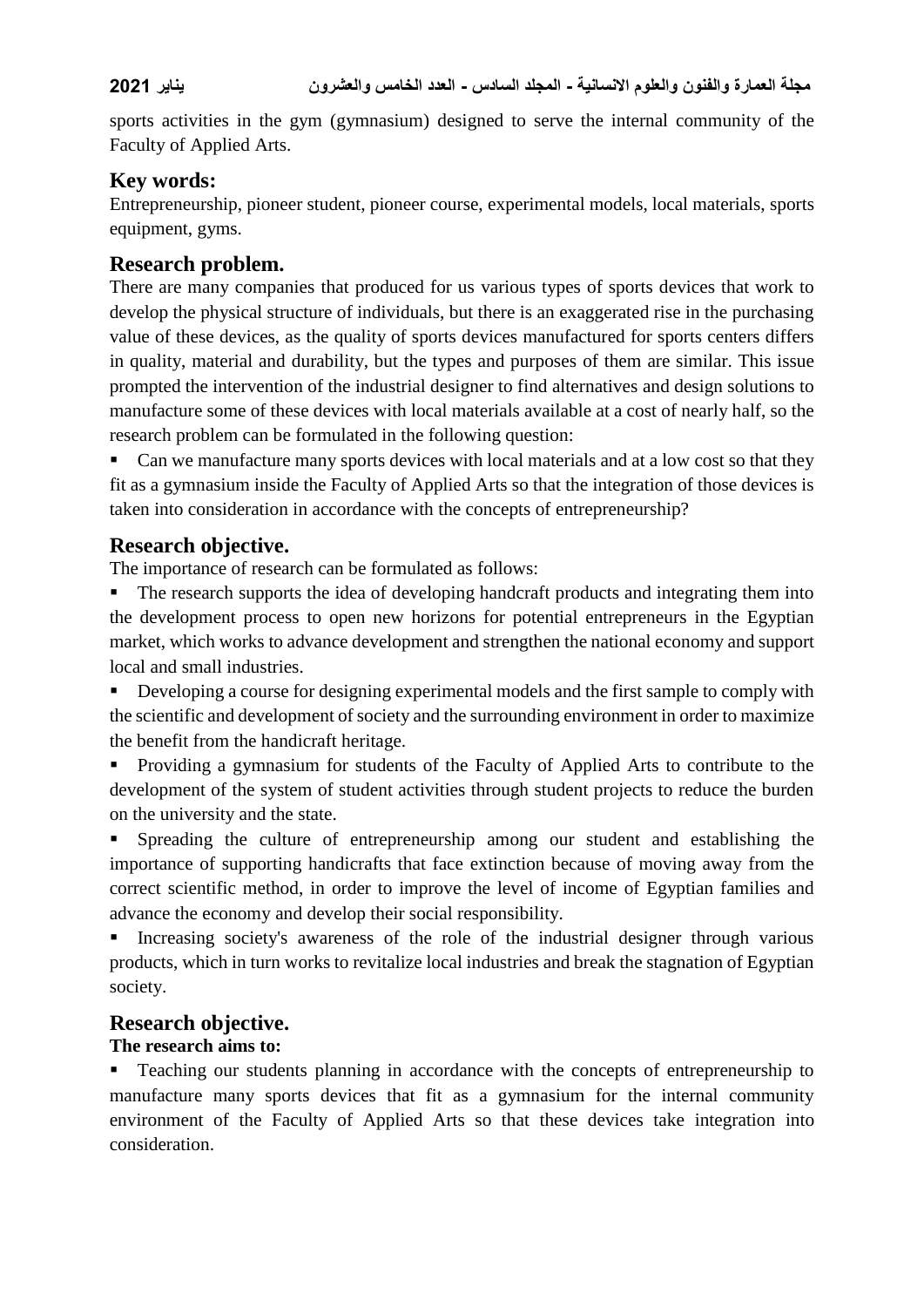Complete the course conversion experience from the scope of experimental simulation of industrial design devices and products to manufacture integrated products according to concepts of innovation, entrepreneurship, technology transfer and marketing.

 Students study alternative domestic materials that require design, manufacture, and production of sports equipment in accordance with the concepts of entrepreneurship.

### **Assumption of research.**

The research assumes that design and implementation of a workspace at the Faculty of Applied Arts as a gymnasium as an educational product for students of the third year in the Industrial Design Department - at the Faculty of Applied Arts - Damietta University, in order to complete the transfer of the curriculum to design experimental models and the first sample from the scope of experimental simulation to the application at the production level in order to consolidate the concepts of entrepreneurship .

#### **Search limits.**

#### **Time boundaries.**

The idea of research is implemented during the academic year 2019/2020.

#### **Spatial boundaries.**

The idea of research is implemented on the third year students in the Industrial design department - Faculty of Applied Arts - Damietta University, and they are 13 students.

#### **Preface.**

Sports halls have become one of the most widespread facilities and projects in our time in Damietta Governorate, and they also have an important role in the individual's physical, health and mental development, and the training process for different sports, including weightlifting, for example inside the gymnasiums needs to be found in many sports devices and the auxiliary tools for the implementation of modern sports training methods in accordance with modern scientific plans so that the trainer and trainee can develop and implement various formations of exercises in proportion to the targeted motor range.

Sports devices represent the cornerstone of advancing the athletic level and raising the efficiency of the performance of the players and maintaining their safety during practicing sport of weightlifting or different sports that need gymnasiums, and the extent of the impact of this on all parts and muscles of the body, as they are related to the conditions of the environment and society, and are linked to the needs, preparations and capabilities of practitioners providing a wider range for the full range of motion during performance.

The process of implementing the gym equipment for the gymnasium within the faculty of Applied Arts aims to provide students with applied training and to establish the concepts of entrepreneurship for them, in addition to cultivating knowledge and skills and developing new design trends to find alternatives to raw materials from the local environment so that students become more able to invest all their energies and potential self in innovative ways according to an integrated industrial system in a way that allows the Egyptian product to be present during the next stage in the local and international markets. Our students work as potential leaders in the near future, and therefore the most important strategic objectives of the institution and the state is achieved in the development of education system.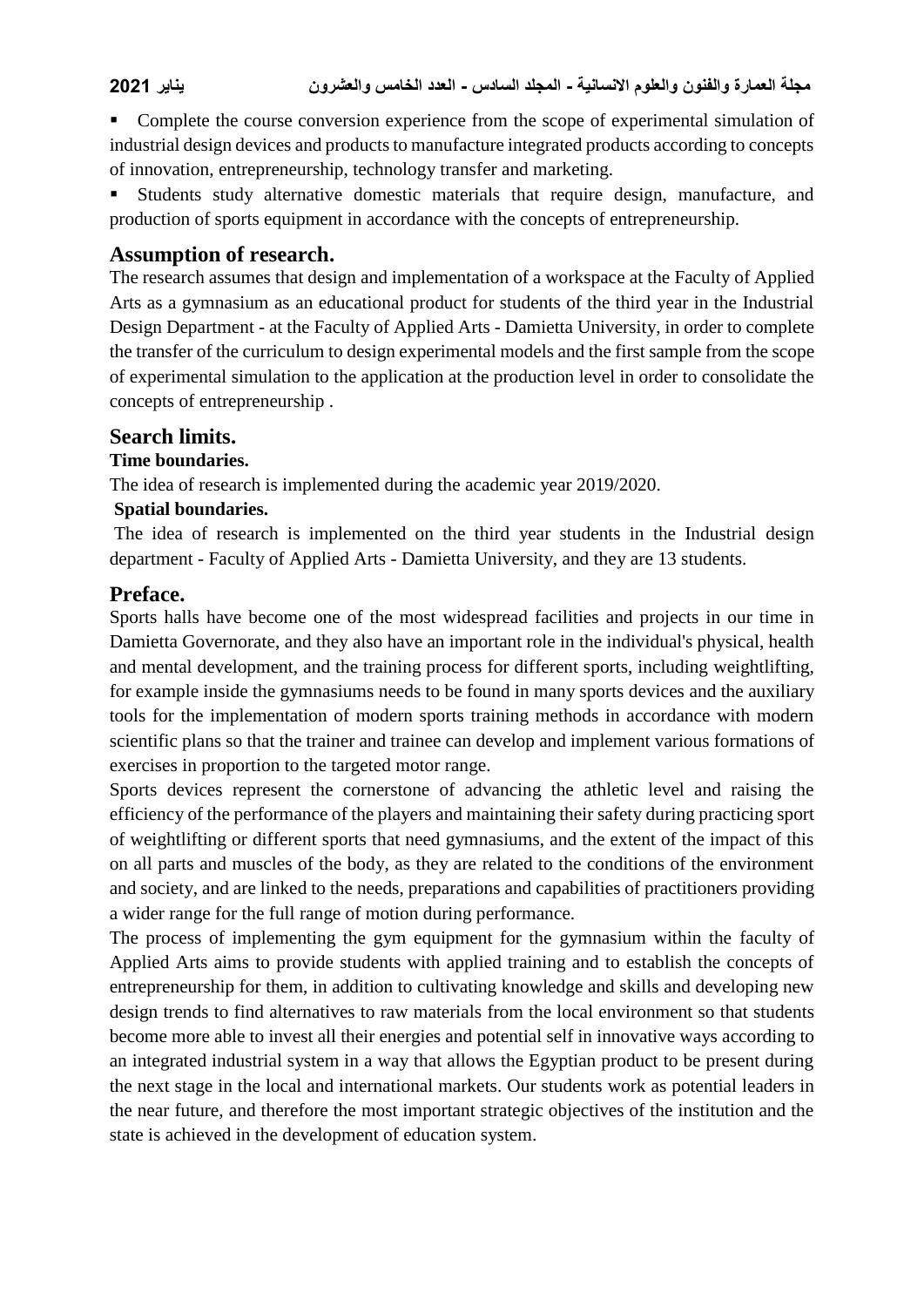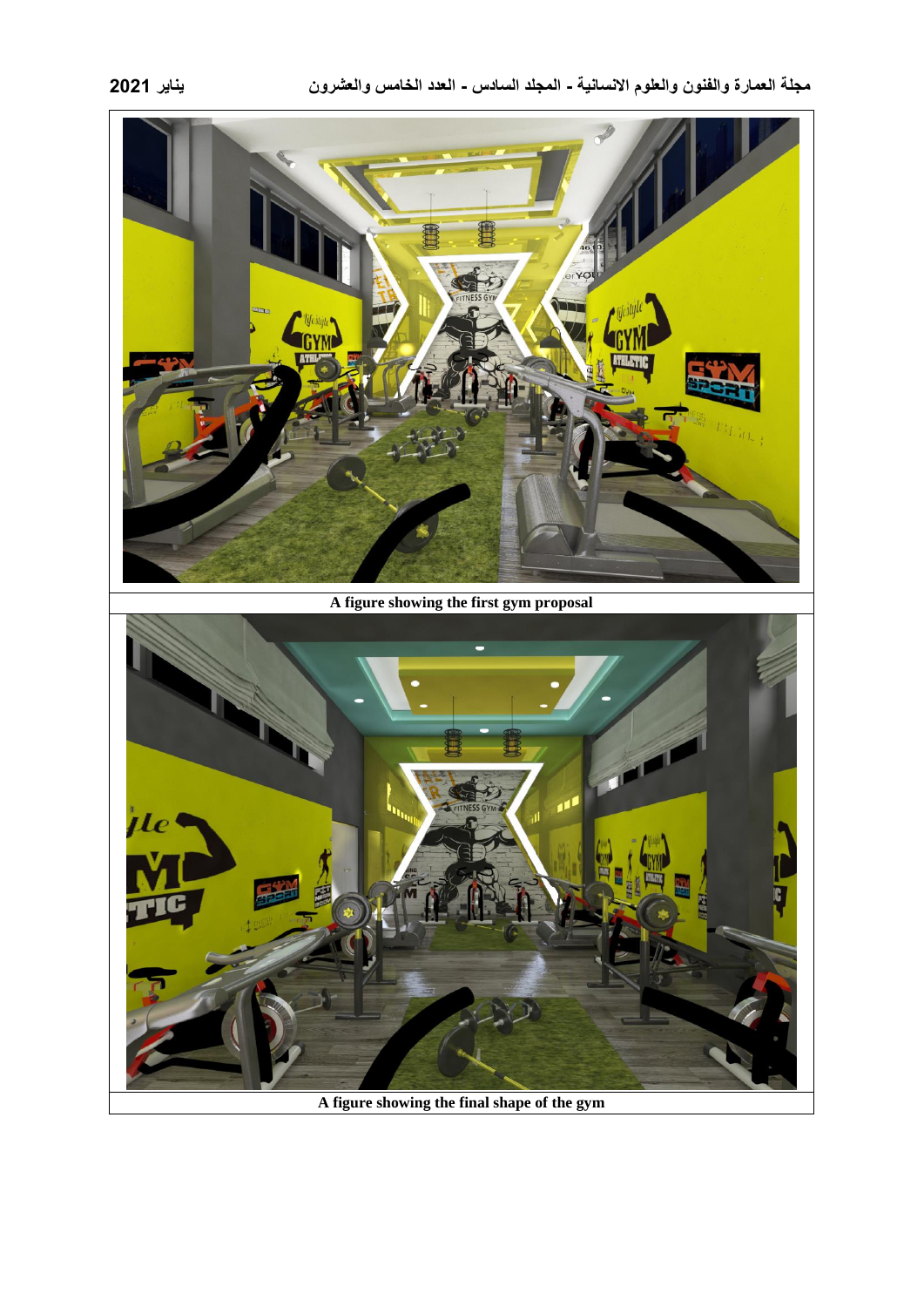## **Results.**

### **The search results are as follows:**

• The ability to design and implement many different sports devices from the local materials available in the Egyptian environment that support entrepreneurial thought for students of the Industrial Design department at the Faculty of Applied Arts in design experimental models course and the first sample within the system of developing experimental models courses in the same department.

 Establishing various sporting activities in the gym designed to serve the internal community of the Faculty of Applied Arts for students, staff faculty members, assistant staff, and workers in the administrative apparatus, which targets positive participation between college members and fruitful cooperation to achieve quality assurance of the institution's education.

 The Foundation's support for entrepreneurial thought in teaching applied courses can result in startups for potential entrepreneurs and increase awareness of student's social responsibility towards the community and the surrounding environment.

## **Recommendations**

### **The research recommends the following:**

 The necessity of adopting the idea of entrepreneurship with the courses and programs of faculties of Applied Arts in Egypt to increase cooperation and interconnection between researchers and academic institutions and the surrounding community, including the various industries.

 Raising students of different cultures and ages to uphold the concepts of creativity, innovation and entrepreneurship in order to advance the local industry and develop the national economy.

 Activating the role of the Office of Technology Transfer and Marketing at Damietta University to document educational outcomes from courses that are taught at the university through entrepreneurial thought.

### **References.**

### **Arabic references.**

1- El-Hadidy, Haitham Ibrahim, El-Gohary, Mohamed Murtada, Shawky, Alamir Ahmed (2019): "The courses of the faculty of applied arts and its relation to the idea of entrepreneurship as an entrance to entrepreneurial university, case study in the departments of (Industrial Design - Ceramics - Interior Design)" Arts and Humanities, Volume V, Number Twenty, pages 635- 653.

2- Al-Samara, Muhammad Ahmad (2016): "Design of Steel Structures," 3rd Edition, Author Publisher, Damascus, Syria.

3- Al-Arjan, Jafar Faris Abdul-Rahim (2014): "Demographic and health characteristics of sports health club goers and bodybuilding centers in the city of Amman", Department of Basic Sciences, Salt College of Humanities, Al-Balqa Applied University, Maj 28, p 10 Salt, Jordan. 4- Hassanein, Hanan Ali (2011): "Measuring the quality of health services in private and government health clubs," Sports Science and Arts Magazine, vol. 39, pp. 1-32, June.

5- Hammadi, Marwa Madani (2018): "The historical development of the interior architecture of gyms throughout the ages", Educational Journal, Faculty of Education, Sohag University, Volume 53c, Dar Al-Manzumah, ISSN: 1687-264, pages 751-776.